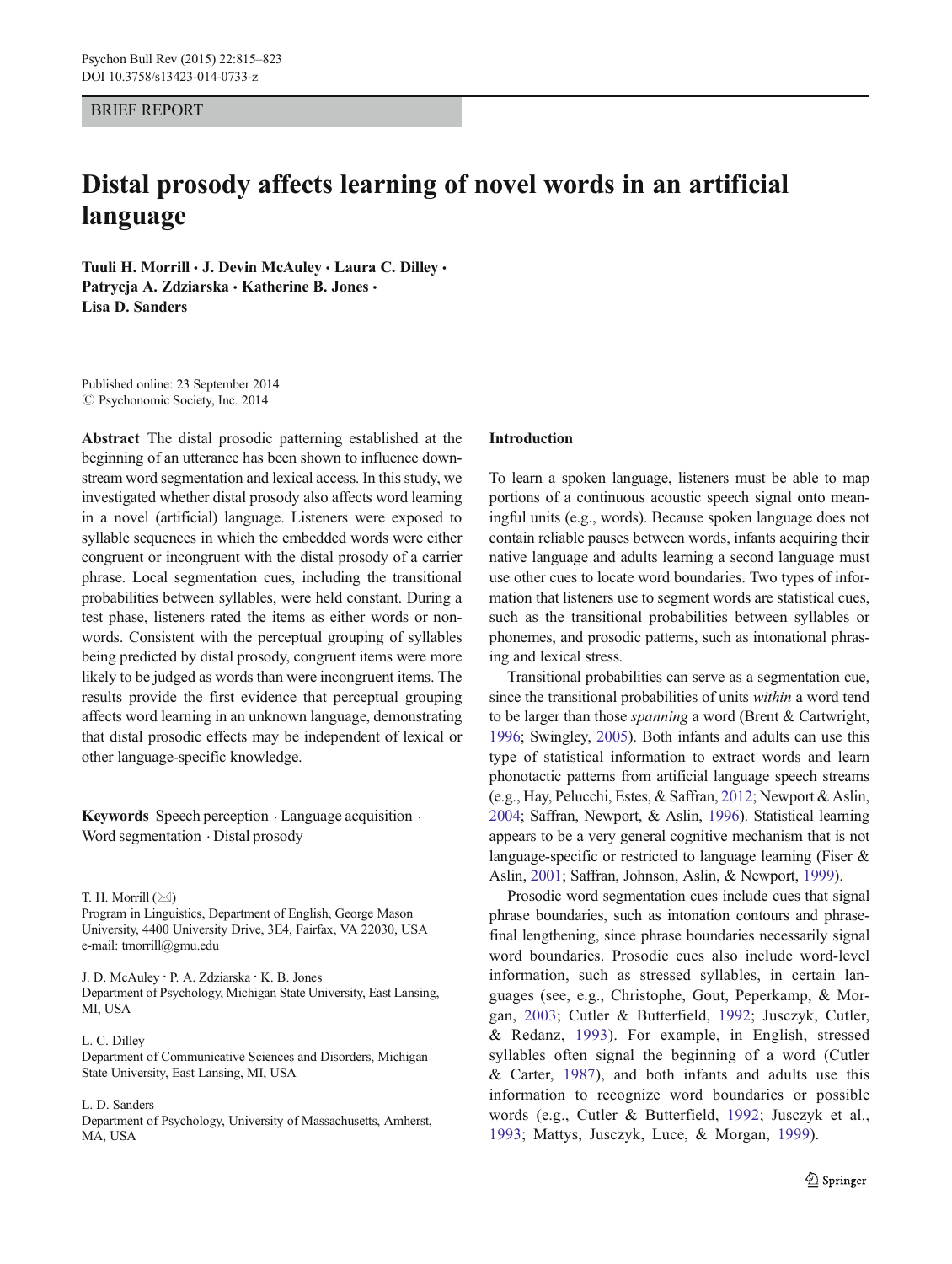<span id="page-1-0"></span>Previous work investigating prosodic cues to word segmentation has focused primarily on local cues occurring at or adjacent to a word boundary; however, prosodic temporal and pitch patterning in the distal (nonlocal) context has recently been shown to affect segmentation of known lexical items. Dilley and McAuley ([2008](#page-7-0)) proposed a perceptual grouping hypothesis, whereby the prosodic pattern of the beginning of an utterance was predicted to influence the grouping of later syllables into words. For example, when a repeating binary (e.g., high–low–high–low) pitch pattern occurs in the distal context preceding a syllable sequence containing ambiguous word boundaries (e.g., the sequence "ti-mer-der-by" can be "tie murder bee" or "timer derby"), listeners' perceptions of word boundaries depend on the distal prosodic context (Dilley, Mattys, & Vinke, [2010;](#page-7-0) Dilley & McAuley, [2008\)](#page-7-0). When continuation of the grouping perceived in the distal prosodic context predicts that the final syllable will be isolated, listeners report more monosyllabic final words (e.g., bee) than when continuation of the grouping perceived in the distal prosodic context predicts that the final two syllables will be grouped (e.g., derby). These findings support the view that a general auditory perceptual grouping principle plays an important role in speech perception.

Recent research showing effects of distal prosody on word segmentation has raised the question of whether or not perceptual grouping induced by distal context might also play a role in language acquisition. If so, listeners should be able to use distal prosodic cues to segment speech for which they do not have previously stored lexical representations. In general, investigations pertaining to the use of prosodic cues in the segmentation of an unknown language have yielded varied results (e.g., Adams, [2010;](#page-7-0) Akker & Cutler, [2003](#page-7-0); Creel, Tanenhaus, & Aslin, [2006](#page-7-0); Cutler, Mehler, Norris, & Segui, [1992;](#page-7-0) Dupoux, Pallier, Sebastian, & Mehler, [1997;](#page-7-0) Goetry & Kolinsky, [2000;](#page-8-0) Sanders & Neville, [2002](#page-8-0), [2003\)](#page-8-0). Some studies employing artificial-language paradigms have suggested that some possibly universal indices of prosodic structure, such as intonation contours or pauses, can affect word learning (e.g., E. K. Johnson & Seidl, [2008;](#page-8-0) Langus, Marchetto, Hoffmann Bion, & Nespor, [2012](#page-8-0); Shukla, Nespor, & Mehler, [2007;](#page-8-0) Shukla, White, & Aslin, [2011](#page-8-0)). By applying intonational phrase contours to a speech stream, Shukla et al. [\(2007\)](#page-8-0) showed that listeners were less accurate at identifying "words" (syllable sequences with high transitional probabilities) that straddled a prosodic boundary than those that were not interrupted by a prosodic boundary. In these studies, boundaries were marked by pitch patterns and duration cues, and further studies demonstrating this effect have also used overt pitch and/or duration cues to signal the presence of prosodic boundaries (e.g., E. K. Johnson & Seidl, [2008](#page-8-0); Langus et al., [2012](#page-8-0); Shukla et al., [2007](#page-8-0); Shukla et al., [2011\)](#page-8-0). However, in addition to local cues to prosodic boundaries, it is possible that distal prosodic cues may be used for the identification of candidate words in a novel language.

To investigate a potential role for distal prosodic cues in language learning, we considered the possibility that perceptual grouping induced by distal prosodic context might influence which words individuals learn in an unknown language. We used an artificial-language paradigm, in order to control for the segmental, syllabic, and prosodic characteristics of the language. Participants were exposed to syllable sequences that contained embedded disyllabic words. The distal prosody of the initial portion of the "phrases" was manipulated, while acoustic characteristics and the transitional probabilities between syllables of words were held constant. After exposure, listeners judged whether disyllabic test items were words in the language. The test items were sequences that had been heard with a pitch pattern that was either aligned (i.e., congruent) with the distal prosody, incongruent with the distal prosody, or were non-words, syllable sequences that had not occurred during exposure. According to a perceptualgrouping hypothesis, listeners should use distal prosodic cues to extract words of the language and should be more likely to judge as words disyllabic sequences that are congruent with distal prosody during exposure, compared to disyllabic sequences that are incongruent with distal prosody. This would indicate that, during exposure, listeners were grouping together co-occurring syllables and identifying them as possible words according to expectations based on the preceding prosodic patterning, despite a lack of any overt segmentation cues at the word boundaries themselves. If, on the other hand, distal prosodic cues are not powerful enough to influence word segmentation and learning, we should find no difference in word judgments for congruent and incongruent test items.

#### Experiment 1

# Method

Participants Thirty nine native English speaking undergraduate students (26 female, 13 male; 18–22 years,  $M = 19$ ,  $SD = 1.6$ ) with self-reported normal hearing participated in the experiment for partial course credit. The data from two additional participants were eliminated from the final sample one for a self-described cognitive deficit, and another for failure to follow instructions. The participants varied in years of music training  $(M = 2.3, SD = 3.0)$ .

Stimuli The stimuli were constructed from 48 syllables. All of the syllables had a CV or CVC structure derived from the consonants  $[p, b, t, d, k, g, m, f, v, s, z, \cdot]$  and the vowels  $[i, \varepsilon, \cdot, \cdot]$ u, ]. Syllables were recorded by an English-speaking adult female. The final tokens were selected from multiple recordings in order to achieve the most isochronous distribution of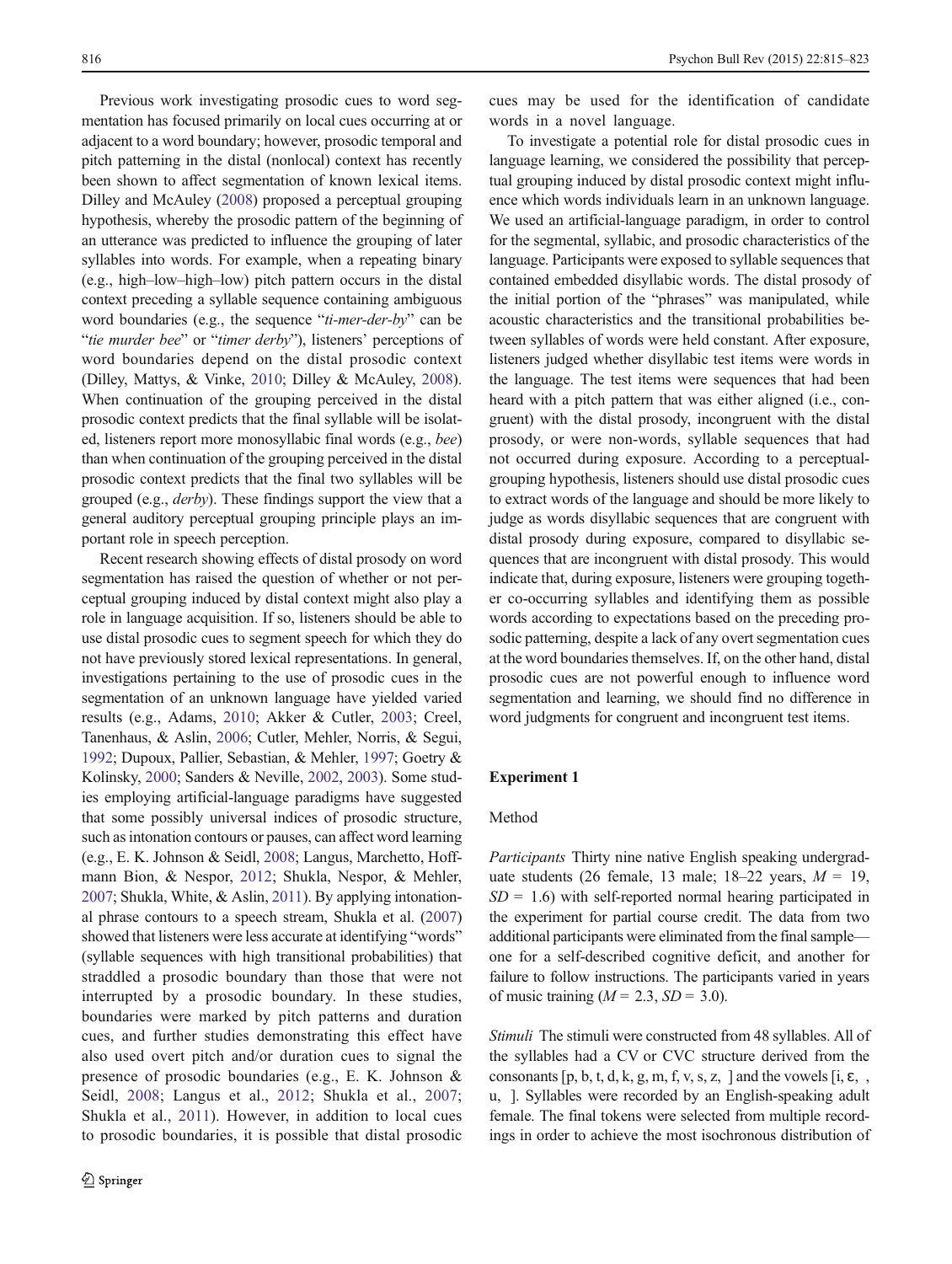syllable durations, and the syllables were concatenated into phrases using Praat (Boersma & Weenink, [2012\)](#page-7-0). Previous studies employing similar stimulus creation methods (with naturally produced syllables) have successfully elicited evidence of word learning (e.g., Toro, Pons, Hoffmann Bion, & Sebastián-Gallés, [2011\)](#page-8-0). Since our syllables had been recorded in isolation, all concatenated phrase durations were multiplied by a factor of 0.8 using PSOLA resynthesis (i.e., to 80 % of their original durations), for a more natural, fluent rate. The final syllable durations, including initial stop closures, averaged 392 ms  $(SD = 54)$ . Intensity was normalized to 70 dB.

Twelve critical syllables were selected to form 12 disyllabic words in two artificial languages (see Table 1). Note that the words in both languages consisted of the same syllable pairs, but in opposite orders. Participants were randomly assigned to Language 1 ( $n = 20$ ) or Language 2 ( $n = 19$ ).

During the exposure phase, words were presented within critical-syllable sequences of four syllables; each critical syllable occurred in each position within the sequence, yielding 12 unique critical-syllable sequences (see Tables 1 and 2). The transitional probabilities within each disyllabic word were .75, and those for nonwords were 0.0.

Each critical-syllable sequence within a language was appended to each of six 5-syllable carrier sequences (Table 3); on half of the trials, an additional phrase-final syllable occurred (all of the phrases were either nine or ten syllables) so that backward grouping of phrase-final syllables would not be a reliable cue to word boundaries. This yielded a total of 144 (12 critical-syllable sequences  $\times$  6 carrier sequences  $\times$  2 presence or absence of phrase-final syllable) stimulus phrases. None of the syllables from the carrier sequences or the phrase-final syllables occurred within the critical-syllable sequences.

Distal prosody was manipulated by varying the pitch and timing patterns of the five-syllable carrier sequences to elicit perceptual grouping of the syllables (Fig. [1](#page-3-0)); the prosodic patterns of the critical-syllable sequences remained constant in both of the distal prosodic manipulation conditions. Repeated patterns of high (H) and low (L) tones (either H–L or L–H groupings) were applied to the five-syllable carrier sequences (the H and L tones were approximately 245 and

Table 1 Words for Languages 1 and 2

| Language 1 Words |         | Language 2 Words |               |
|------------------|---------|------------------|---------------|
| ba di            | ka qu   | diba             | guka          |
| $but\epsilon$    | piko    | tεbu             | kopi          |
| duta             | $3q$ cg | tadu             | pgg           |
| dika.            | guba    | kadi             | baqu          |
| tε pi            | ko bu   | pite             | buko          |
| ta qo            | pε du   | gota             | $dup\epsilon$ |

Each row makes up a critical-syllable sequence, which was rotated as presented in Table 2

Table 2 Example of rotation of syllables forming critical-syllable sequences

| Order 1 | ta | go | pε | du |
|---------|----|----|----|----|
| Order 2 | du | ta | go | pε |
| Order 3 | pε | du | ta | go |
| Order 4 | g  | pε | Du | ta |

Each word is heard in every position; e.g. see the word "tago"

225 Hz, respectively). Participants heard both tonal patterns. For L–H groupings, each syllable was assigned one tone, for an L–H–L–H–L pattern; the durations of the syllables were unaltered. For H–L groupings, the first four syllables bore an H–L–H–L pattern, and the fifth syllable included two tones for its own H–L grouping; the fifth syllable was lengthened by a factor of 1.8 to accommodate the two tones.

The disyllabic words in the critical-syllable sequence (which always had an H–L–H–L tonal pattern) were either congruent or incongruent with the distal prosody (Fig. [1\)](#page-3-0). For each participant, half of the words were always congruent with the predicted perceptual grouping based on distal context, and half were incongruent with the predicted grouping. For example, when  $tag \rho \varepsilon du$  was presented after carrier sequences with H–L groupings, the words tag and  $p \varepsilon du$  were congruent with the distal prosody (i.e., aligned with the H–L grouping), whereas  $g p \varepsilon$  was incongruent (since it contained an L–H pattern). When the critical-syllable sequence  $tag$  p $\mathcal{E}du$ was presented after carrier sequences with L–H groupings, the word  $g p \epsilon$  (also L–H) was congruent, whereas tag and  $p \epsilon du$ were incongruent. Crucially, the acoustics and transitional probabilities of the syllables within the critical-syllable sequences were identical in both contexts (and always had an H–L–H–L tonal pattern). In addition, for any given participant, each congruent word occurred with both distal prosodic pitch patterns that is, congruent L–H and H–L contexts. Each word was always either congruent or incongruent for a given listener, but the congruent and incongruent words were counterbalanced, so that across participants each word was heard in both congruent and incongruent contexts. Because the critical-syllable sequences were identical across stimuli, any differences in how listeners responded to congruent and incongruent words in the test could only be attributed to the distal prosodic manipulation in the stimulus phrases.

Table 3 Carrier sequences and corresponding phrase-final 10th syllables  $(n = 6)$ 

| l) do sa b ku pa zi              | $(f\epsilon)$ |
|----------------------------------|---------------|
| 2) ti gab vu kos da              | (qa)          |
| 3) po dai qi bam tu              | (ki)          |
| 4) bε dan vi gəb tə              | (a)           |
| 5) fu gar zo bak d $\varepsilon$ | (mu)          |
| 6) tak pu vam si bo              | ( və )        |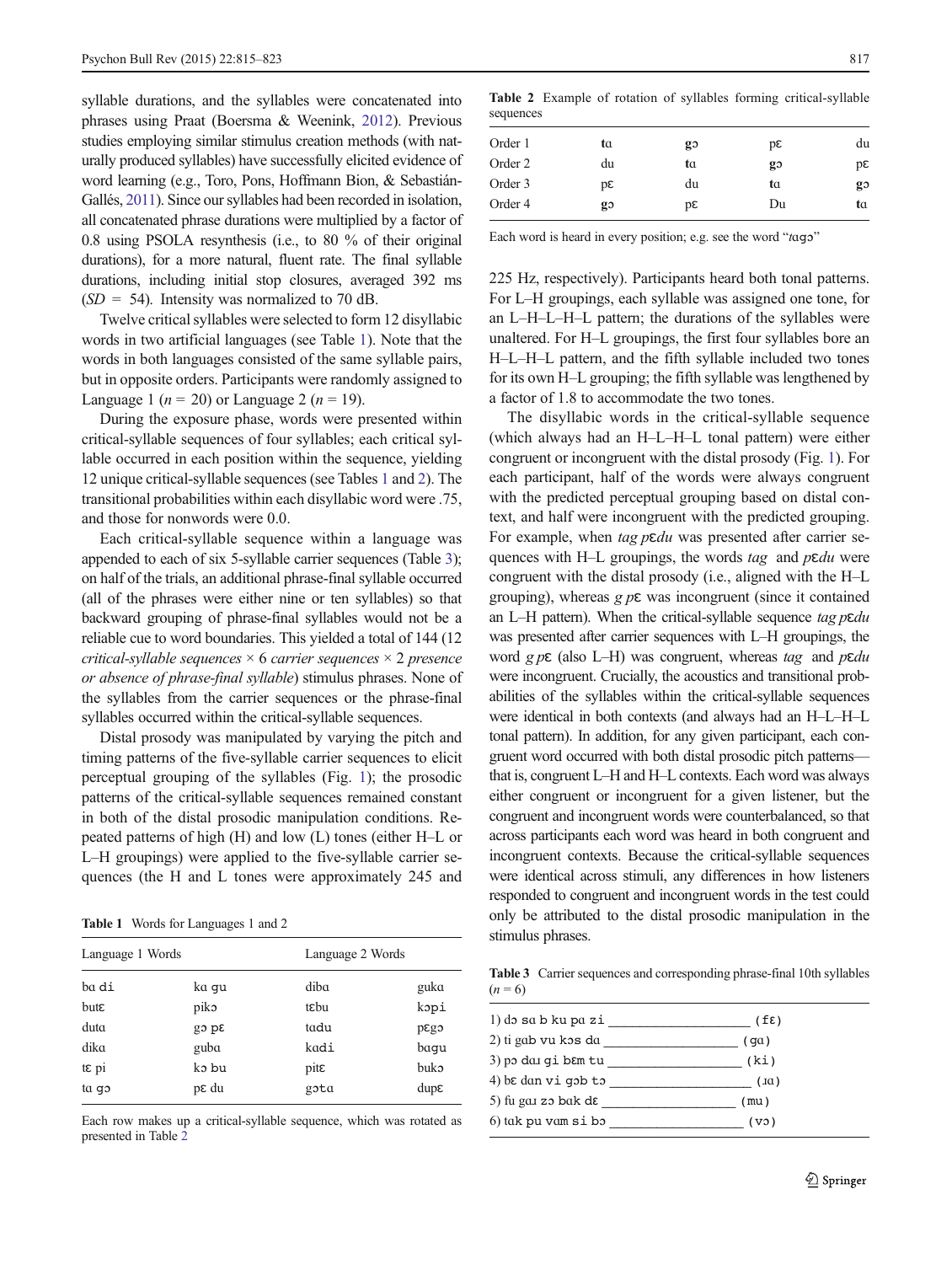<span id="page-3-0"></span>

Fig. 1 Example stimuli illustrating distal prosody manipulations. (a) Low–High distal prosodic pitch pattern in the carrier sequence; in this distal prosodic context, the word [g pɛ] is congruent with the distal prosody, whereas [tag ] and [pɛdu] are incongruent with the distal prosody. (b) High–Low distal prosodic pitch pattern in the carrier sequence, with fifth-syllable lengthening; in this distal prosodic context, the words

Apparatus The experiment was run on a Dell PC with E-Prime 2.0.8.22 software (Psychology Software Tools, Inc.). All stimuli were presented over Sennheiser HD-280 Pro headphones (Old Lyme, CT) at a comfortable listening level.

Procedure During the exposure phase, participants listened to two blocks of 180 trials. Within each block, they heard the 144 phrases described above and 36 filler phrases that included a repeated pair of syllables. Fillers were created by combining the carrier sequences with other four- and five-syllable sequences in which a pair of syllables from the carrier was repeated (for 12 unique fillers). Fillers were used to hold attention. On each trial, participants were asked to listen carefully and to indicate whether they heard a repeated pair of syllables, using a response box. Trials were presented in pseudorandom order, and every ten trials included two fillers. Across both exposure blocks, participants heard each word 72 times.

During the test, participants heard 24 disyllabic test items; half were disyllabic words from the exposure phase, and half consisted of nonwords. Listeners judged whether each item was

[tag ] and [pɛdu] are congruent with the distal prosody, whereas the word  $[g p \varepsilon]$  is incongruent with the distal prosody. For any given participant for whom [g  $p\epsilon$ ] was a congruent word, [g  $p\epsilon$ ] would occur as congruent in both types of distal prosodic pitch patterns—the Low-High and High-Low contexts

a "word" or "nonword" using a six-point scale  $(1 = \text{definitely})$ nonword,  $2 =$  likely nonword,  $3 =$  maybe nonword,  $4 =$  maybe word,  $5 =$  likely word, and  $6 =$  definitely word). All test items were presented with an H–L pitch pattern. Of the 12 test items that were words, six had been congruent with distal prosody during exposure and six had been incongruent; all had been presented with both H–L and L–H pitch patterns. The nonwords consisted of the same syllables as the congruent and incongruent items, but presented in reverse order (so that the transitional probabilities during the exposure phase had been 0). After the experiment, participants completed a demographic survey and provided information about any strategies used.

# Results

Word ratings (from 1 to 6) were normalized for each participant by z-scoring their responses, in order to account for differences in using the range of the scale (K. Johnson, [2011](#page-8-0)); Fig. [2](#page-4-0) shows normalized word ratings for the test items (for the raw scores, see the [Appendix\)](#page-7-0). To examine the effect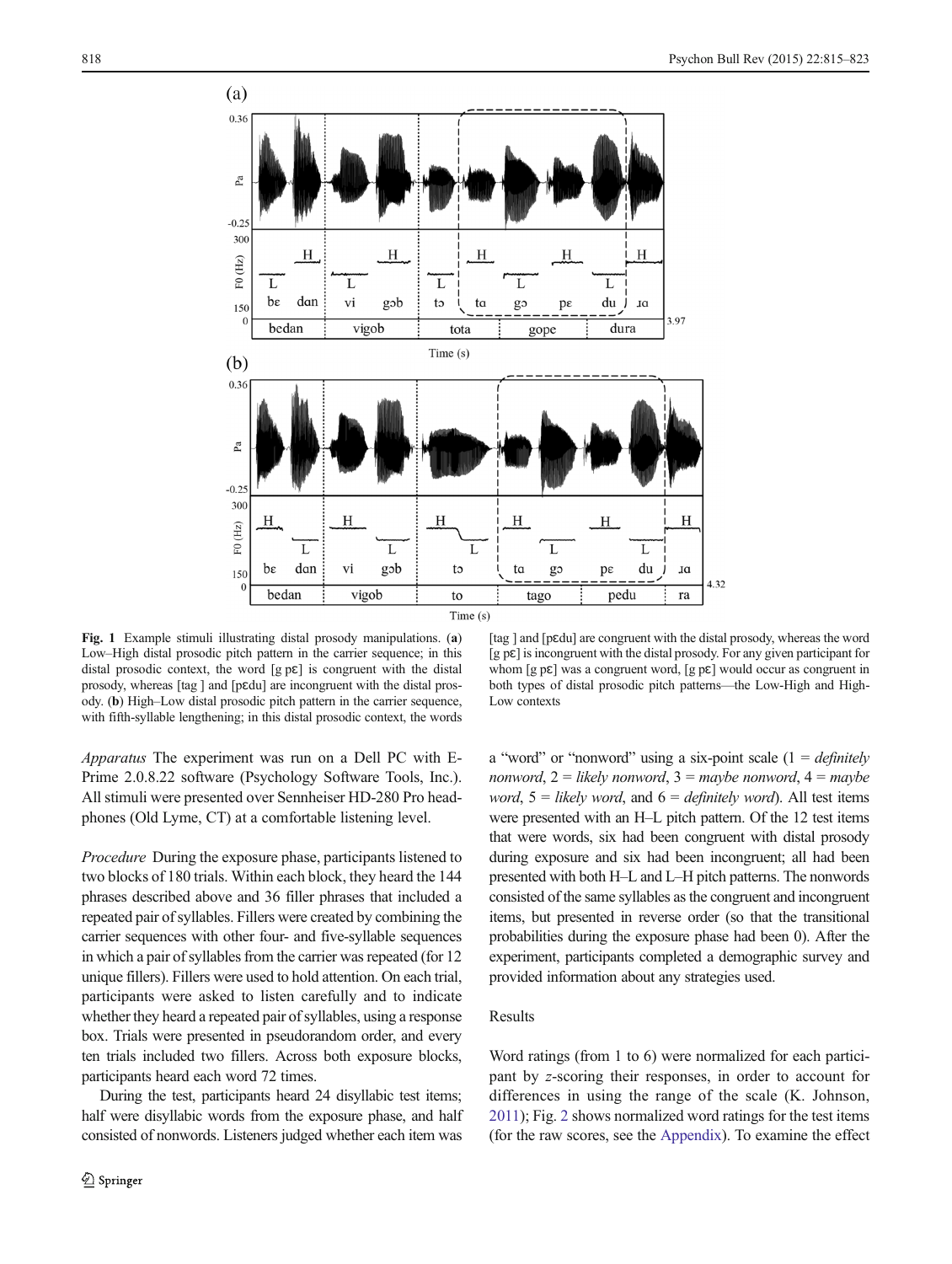<span id="page-4-0"></span>

Fig. 2 Normalized ratings (means for each participant) of test items by item types. Horizontal black bars represent the medians, and boxes and whiskers represent the quartiles

of distal prosody on word learning, a mixed-effects logistic regression model analysis was performed in R (Bates, Maechler, & Bolker, [2012](#page-7-0)). Test item type (incongruent, congruent, or nonword) was included as a fixed effect, and subjects and items were included as random effects (Table 4).

With the fixed-effect reference level as the nonword test item type, congruent test items ( $\beta$  = 0.56, t = 7.72, p < .001) and incongruent test items ( $\beta$  = 0.14, t = 1.96, p < .05) both exhibited significantly higher ratings (i.e., more word-like) than the nonwords. Treatment coding, with incongruent test items as the reference level (Table 4), showed that the difference between the congruent test items and the incongruent test items was also significant ( $\beta = 0.42$ ,  $t = 4.98$ ,  $p < .001$ ), indicating that participants were more likely to give high ratings to items that had been presented as congruent with distal prosody during exposure than to those presented as incongruent with distal prosody (Fig.  $2$ ).<sup>1</sup>

# Discussion

Consistent with an effect of distal prosody on word learning, participants gave higher ratings to words if they had been congruent with distal prosody than if they had been incongruent with distal prosody. These results provide the first evidence that word learning can be influenced by prosodic information in the nonadjacent (i.e., distal) context. An alternative possibility, however, is that the observed effects might not have been generated by the distal context, but by the prosodic manipulation on the adjacent, preceding syllable. This possibility seems unlikely, given that in a previous study, Dilley and McAuley ([2008\)](#page-7-0)

Table 4 Experiment [1:](#page-1-0) Mixed-effects logistic regression model with coefficient estimates, standard errors, t values, and the significance level of each predictor

|                                         | Estimate  | Std. Error | t Value  | <i>p</i> Value |
|-----------------------------------------|-----------|------------|----------|----------------|
| (Reference level:<br>Incongruent words) | $-.03299$ | .08733     | $-0.378$ | .7057          |
| Congruent words                         | .41576    | .08347     | 4.981    | .0000          |
| <b>Nonwords</b>                         | $-.14190$ | 07224      | $-1.964$ | .0498          |

Test item types: incongruent with distal prosody, congruent with distal prosody, and nonword

showed that distal prosodic effects on lexical perception were much larger than those observed with a truncated (singlesyllable) prosodic context. Nonetheless, to ensure that word learning in the present study was influenced by the distal context, and not only by the prosodic manipulation on the adjacent syllable, we conducted a second experiment in which the stimuli were truncated; the prosodic context consisted of only the syllable preceding the critical-syllable sequence. If distal prosody and perceptual grouping affect word learning, then we would expect to see smaller effects of prosodic context with truncated stimuli than were observed in Experiment [1](#page-1-0) with the full (distal) prosodic context.

## Experiment 2

## Method

Participants A total of 33 native English speaking undergraduate students (21 female, 12 male; 18–23 years,  $M = 19$ ,  $SD =$ 1.4) with self-reported normal-hearing participated in the experiment for partial course credit. The data from two additional participants were eliminated from the final sample—one due to self-reported dyslexia, and another for failure to follow instructions. The participants varied in years of music training  $(M = 2.7, SD = 3.5).$ 

Stimuli Stimulus phrases of five and six syllables were constructed as in Experiment [1,](#page-1-0) except that the carrier sequences were reduced from five syllables to one syllable. The truncated carriers consisted of only the final syllable of the original carriers. The four-syllable critical-syllable sequences were identical to those in Experiment [1.](#page-1-0) Each critical-syllable sequence was appended to each single-syllable carrier sequence, as in Experiment [1](#page-1-0), for a total of 144 stimulus phrases. The prosodic manipulation on the syllable preceding the criticalsyllable sequence was identical to that of the final syllable preceding the critical-syllable sequence in Experiment [1.](#page-1-0) Twelve filler phrases also contained five or six syllables, including a repeated pair of syllables.

<sup>&</sup>lt;sup>1</sup> The same pattern of results emerged in an analysis conducted on the raw ratings scores, with the difference between congruent and incongruent ratings and the difference between congruent and nonword ratings being significant ( $p < .001$ ) and the difference between incongruent and nonword ratings approaching significance  $(p = .07)$ .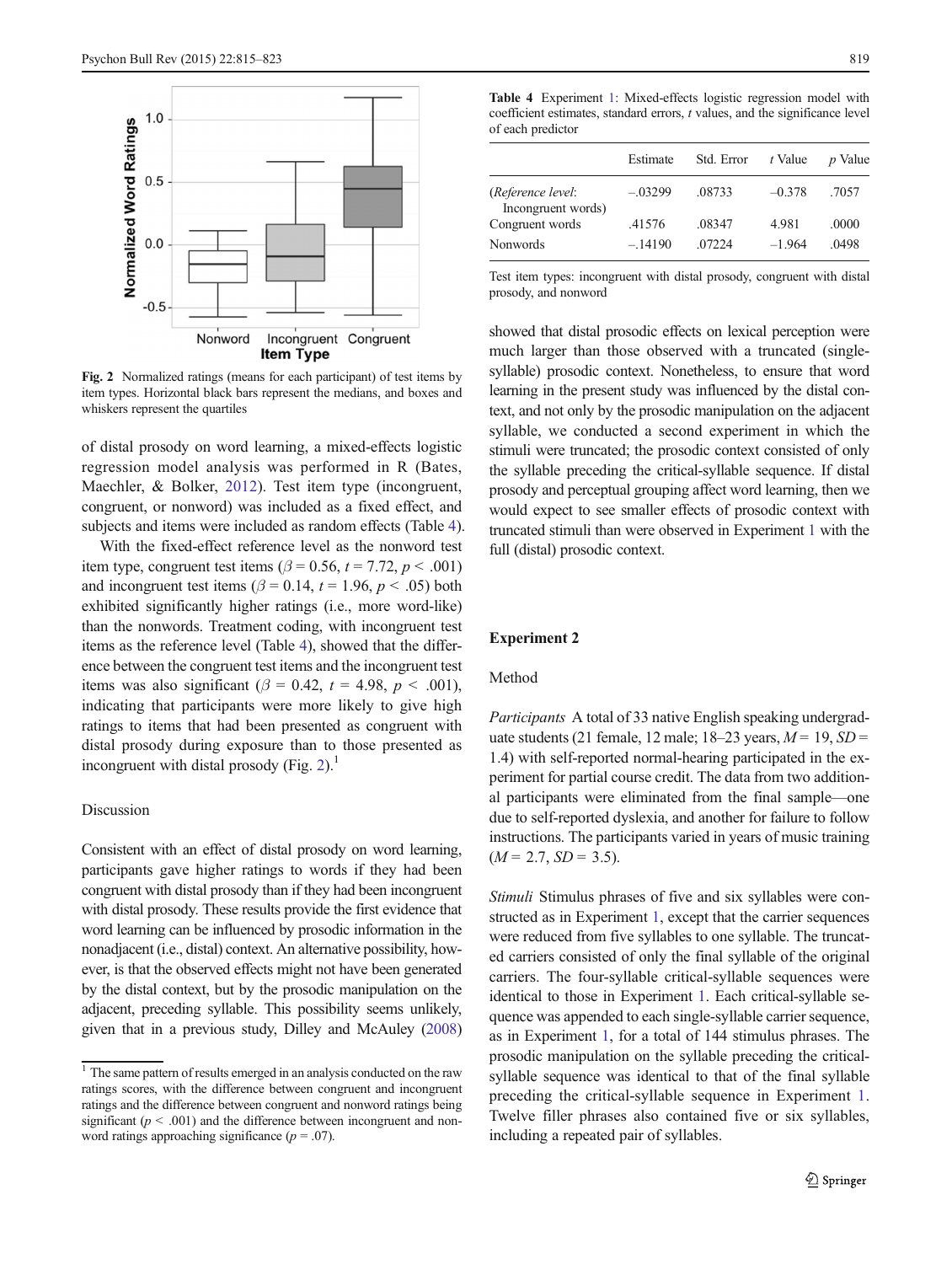

Fig. 3 Normalized ratings (means for each participant) of test items by item type, for Experiment [1](#page-1-0) ("Full") and Experiment [2](#page-4-0) ("Trunc"). Horizontal black bars represent the medians, and boxes and whiskers represent the quartiles

Apparatus The apparatus was identical to that of Experiment [1.](#page-1-0)

Procedure The procedure was identical to that of Experiment [1,](#page-1-0) except that during the exposure phase, the truncated (five- and six-syllable) stimulus phrases replaced the original (nine- and ten-syllable) stimulus phrases.

## Results

Figure 3 shows normalized word ratings for the test items in both Experiments [1](#page-1-0) and [2.](#page-4-0) Overall, the effects of the truncated prosodic context in Experiment [2](#page-4-0) were weaker than the effects of the full prosodic context in Experiment [1](#page-1-0). To examine the reliability of the effect of truncated prosodic context on word learning, a mixed-effects logistic regression model analysis was performed with test item type (congruent, incongruent, or nonword) as a fixed effect and subjects and items as random effects (Tables 5 and [6](#page-6-0)).

For the truncated prosodic context (Experiment 2), with the fixed-effect reference level as the nonword test item type, congruent test items received significantly higher ratings (i.e., more word-like) than nonwords ( $\beta = 0.30$ ,  $t = 3.68$ ,  $p < .001$ ), whereas incongruent test items did not ( $\beta = 0.03$ ,  $t = 0.33$ ,  $p = .739$ ). Treatment coding with the incongruent test items as the reference level showed that the difference between the congruent and incongruent test items was also significant ( $\beta$  = 0.27, t = 2.90, p < .05; see Table 5). For the analysis comparing the effects of distal prosodic context (full stimuli: Exp. [1\)](#page-1-0) with the truncated prosodic context (truncated stimuli: Exp. [2\)](#page-4-0), the predicted interaction between experiment and item type was reliable ( $\beta = -0.25$ ,  $t = -2.235$ ,  $p < .05$ ; Table [6](#page-6-0)); the effect of prosodic context was significantly weaker with the truncated than with the full stimuli.

## Discussion

The [results](#page-3-0) demonstrated that the prosodic manipulation in the syllable adjacent to the critical-syllable sequences does affect listeners' segmentation of the sequences, with participants assigning higher word ratings to items that were congruent with the prosody in the adjacent syllable. However, crucially, the effect of the truncated prosodic context in Experiment [2](#page-4-0) was weaker than the effect of the full prosodic context in Experiment [1](#page-1-0). The results confirm that distal prosodic context influences word learning in a manner consistent with the perceptual grouping hypothesis.

#### General discussion

In this study, we investigated whether distal prosodic context can induce perceptual grouping and influence the segmentation and learning of novel words in an unknown language. Experiment [1](#page-1-0) showed that syllable pairs were more likely to be perceived as words if they had been presented as congruent with distal prosody than if they had been incongruent with distal prosody. Experiment [2](#page-4-0) showed that the effects of prosodic context were weaker with a truncated context than with the full prosodic context examined in Experiment [1.](#page-1-0) Taken together, these results provide the first evidence that word learning can be influenced by prosodic information in the nonadjacent (i.e., distal) context.

Previous research has shown that local prosodic cues that conflict with transitional probabilities can interfere with statistical learning (e.g., E. K. Johnson & Jusczyk, [2001](#page-8-0); E. K. Johnson & Seidl, [2008](#page-8-0); Langus et al., [2012](#page-8-0); Shukla et al., [2007;](#page-8-0) Shukla et al., [2011](#page-8-0)). Dilley and McAuley ([2008](#page-7-0))

Table 5 Experiment [2:](#page-4-0) Mixed-effects logistic regression model with coefficient estimates, standard errors, t values, and the significance level of each predictor

|                                            | Estimate  | Std. Error | t Value  | <i>p</i> Value |
|--------------------------------------------|-----------|------------|----------|----------------|
| <i>(Reference level: Incongruent word)</i> | $-.05504$ | .08353     | $-0.659$ | .5118          |
| Congruent word                             | .27487    | .09468     | 2.903    | .0038          |
| Nonword                                    | $-.02736$ | .08214     | $-0.333$ | .7391          |

Test item types: incongruent with truncated prosodic context, congruent with truncated prosodic context, and nonword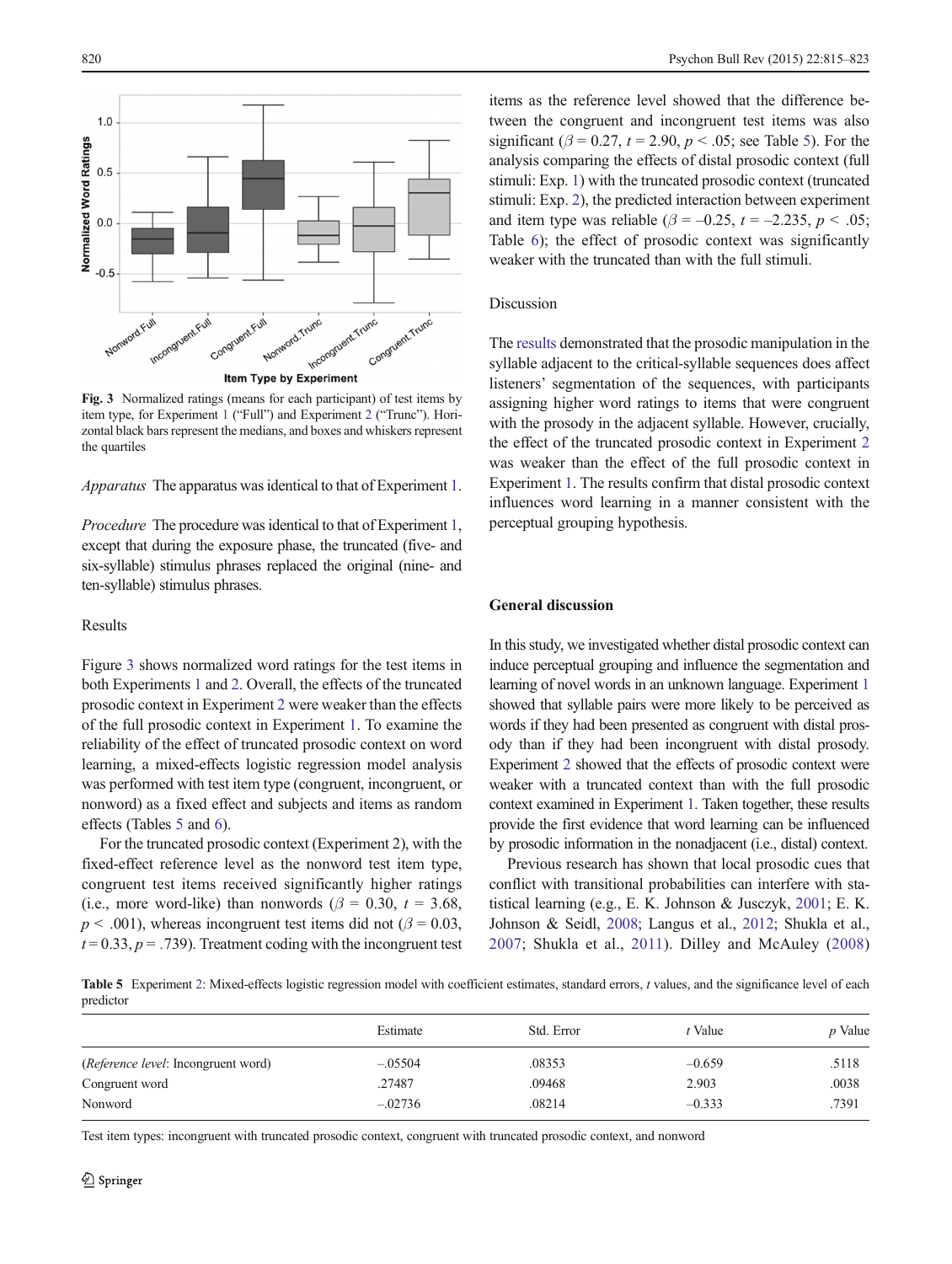|                                                                   | Estimate  | Std. Error | t Value  | <i>p</i> Value        |
|-------------------------------------------------------------------|-----------|------------|----------|-----------------------|
| ( <i>Reference level</i> : Full stimuli, Nonwords)                | $-.17634$ | .06852     | $-2.574$ | .0134                 |
| Truncated stimuli                                                 | .08905    | .06333     | 1.406    | .1599                 |
| Incongruent words                                                 | .14770    | .07423     | 1.990    | .0468                 |
| Congruent words                                                   | .55767    | .07423     | 7.512    | $.35 \times 10^{-14}$ |
| Experiment ( <i>Truncated</i> ): Item type ( <i>Incongruent</i> ) | $-.11097$ | .10972     | $-1.011$ | .3120                 |
| Experiment ( <i>Truncated</i> ): Item type ( <i>Congruent</i> )   | $-.24521$ | .10972     | $-2.235$ | .0256                 |
|                                                                   |           |            |          |                       |

<span id="page-6-0"></span>Table 6 Experiment [2:](#page-4-0) Mixed-effects logistic regression model with coefficient estimates, standard errors, t values, and the significance level of each predictor

Experiment: full vs. truncated stimuli. Test item types: incongruent with truncated prosodic context, congruent with truncated prosodic context, and nonword

showed that, in one's native language, different distal prosodic patterns lead to distinct parsings of lexically ambiguous syllable sequences, and they proposed a perceptual grouping hypothesis to account for this finding. The novel contribution of the present study is that it has provided the first evidence that expectations about how syllables are grouped on the basis of distal prosodic cues, without support from lexical content, can enhance the learning of novel words temporally removed from the context. The finding that perceptual grouping affects the learning of words complements recent evidence that perceptual salience and organization can affect statistical learning of linguistic information, such as sound categories (Emberson, Liub, & Zevinc, [2013](#page-7-0)) and possibly rule learning (Endress, Scholl, & Mehler, [2005](#page-7-0)). In other domains, temporal predictability has been shown to enhance statistical learning of visual and auditory patterns (Barakat, Seitz, & Shams, [2013\)](#page-7-0). The present results thus add to this literature by showing that perceptual grouping based on distal prosodic patterning can also affect the extraction of statistical regularities in speech, supporting the view that general principles of auditory perceptual organization may affect language learners at the earliest stages of acquisition. Future research will be needed to determine the extent to which infants demonstrate use of distal prosodic cues in word learning, and whether native speakers of languages other than English can also perceive distal pitch and timing cues in an unknown language.

One open question pertains to the recognition of test items that participants rated highly. Since each item was presented with the H–L pitch pattern (and listeners heard both H–L and L– H patterns during exposure), this raises the question of whether listeners would still recognize test items presented with a pattern not heard during exposure. In other words, would listeners have access to the representation of the syllable sequence, even without a specific pitch pattern as a cue? To address this question, we conducted a follow-up experiment in which the test items were presented with a monotone, flat pitch pattern (235 Hz) not heard during the exposure phase. Participants (n  $= 17$ ) were exposed to the artificial language as in Experiment [1,](#page-1-0) and rated the monotone test items. The results for the monotone test items show the same pattern as those for the H–L pitched test items (Fig. 4): Congruent words were rated as being more word-like than both nonwords and incongruent words ( $p < .05$ ).

Thus, these results replicate the finding that listeners use distal prosodic context to perceptually group ambiguously segmentable syllables into candidate words. Moreover, the recognition of these words in a later test phase appears to be independent of the pitch cues associated with the word during exposure.

## **Conclusion**

The present study is the first to demonstrate that distal prosodic cues can influence the learning of novel words. Consistent with a perceptual-grouping hypothesis, candidate words that were congruent with the grouping predicted by the distal prosodic patterning were more likely to be judged as words than were candidate words that were incongruent with the distal prosodic patterning, despite the fact that (1) the critical-syllable sequences (which contained the candidate words) in the congruent and incongruent conditions were acoustically identical, and (2) all of the candidate words had identical transitional probabilities between adjacent syllables. Moreover, because weaker effects of



Fig. 4 Mean normalized ratings of monotone test items, by item types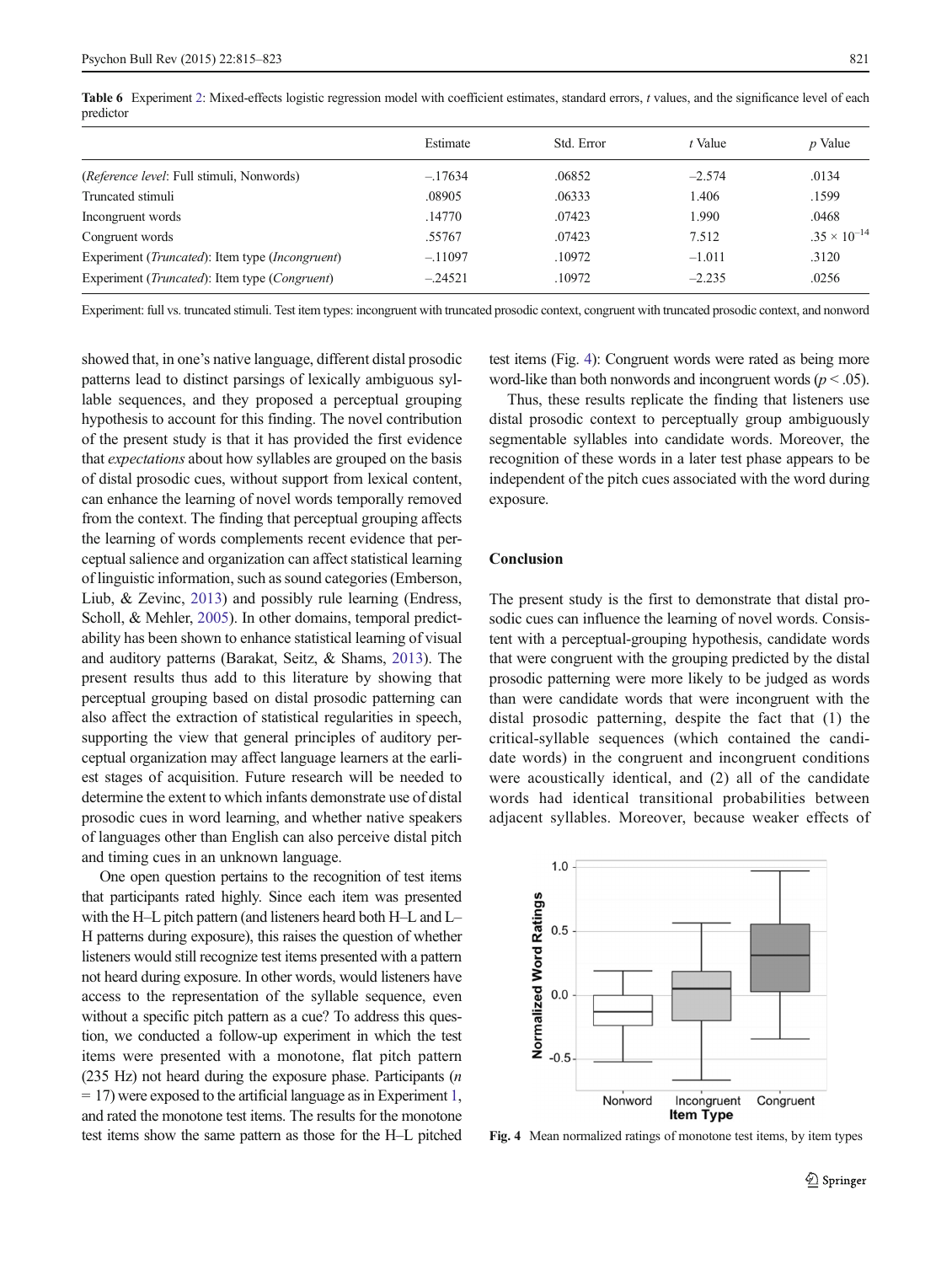<span id="page-7-0"></span>prosodic context were observed for truncated stimuli than for the full prosodic context, our results confirm that word learning in the present study was influenced by the distal context, and not just by the prosodic manipulation on the immediately preceding syllable, or the adjacent context. Extending previous research on the effects of distal prosodic context to the learning of words in an artificial language also provides evidence that the effects of distal prosody may be independent of lexical or other language-specific knowledge. Taken together, these findings support the view that general principles of auditory perceptual organization play an important role in speech

perception and in language acquisition. Thus, this study serves as a step to eventually examining the role of distal prosody in more naturalistic language-learning environments (for both first and second language learning), as well as for examining the generalizability of the role of a perceptual grouping mechanism across languages.

Author note We thank Neelima Wagley, Ashley Elliston, Brian Chivers, and Mitchell Reddan for assistance with the stimulus creation and experiment running. This work was partially supported by NSF CAREER Grant No. BCS-0874653 to L.C.D., the Department of Psychology at Michigan State University, and a Michigan State University Provost Undergraduate Research Initiative grant to J.D.M. and P.A.Z.

## Appendix

Table 7 Raw mean ratings by subjects and by items for test items

| By Subjects                |                                 |             | By Items |              |           |             |         |
|----------------------------|---------------------------------|-------------|----------|--------------|-----------|-------------|---------|
|                            | Congruent                       | Incongruent | Nonword  |              | Congruent | Incongruent | Nonword |
| Experiment 1: Full Stimuli |                                 |             |          |              |           |             |         |
| Mean                       | 4.35                            | 3.73        | 3.52     | Mean         | 4.35      | 3.73        | 3.53    |
| <b>StDev</b>               | 0.65                            | 0.91        | 0.72     | <b>StDev</b> | 0.77      | 0.73        | 0.61    |
| Range                      | 3.17                            | 4.17        | 2.92     | Range        | 3.11      | 2.93        | 2.64    |
|                            | Experiment 2: Truncated Stimuli |             |          |              |           |             |         |
| Mean                       | 3.95                            | 3.45        | 3.45     | Mean         | 3.96      | 3.48        | 3.48    |
| <b>StDev</b>               | 1.24                            | 0.97        | 0.96     | <b>StDev</b> | 0.97      | 0.78        | 0.57    |
| Range                      | 5.00                            | 3.83        | 4.50     | Range        | 3.22      | 2.67        | 2.04    |

## **References**

- Adams, T. M. (2010, May). Prosodic transfer and phonological learning in a second language fluent speech segmentation task. Paper presented at Speech Prosody 2010, 5th International Conference, Chicago, IL.
- Akker, E., & Cutler, A. (2003). Prosodic cues to semantic structure in native and nonnative listening. Language and Cognition, 6, 81–96.
- Barakat, B. K., Seitz, A. R., & Shams, L. (2013). The effect of statistical learning on internal stimulus representation: Predictable items are enhanced even when not predicted. Cognition, 129, 205–211. doi: [10.1016/j.cognition.2013.07.003](http://dx.doi.org/10.1016/j.cognition.2013.07.003)
- Bates, D., Maechler, M., & Bolker, B. (2012). lme4: Linear mixed-effects models using S4 classes [Software]. Retrieved from [http://CRAN.R](http://cran.r-project.org/package=lme4)[project.org/package=lme4](http://cran.r-project.org/package=lme4)
- Boersma, P., & Weenink, D. (2012). Praat: Doing phonetics by computer [Computer program]. Retrieved from [www.praat.org](http://www.praat.org/)
- Brent, M. R., & Cartwright, T. A. (1996). Distributional regularity and phonotactic constraints are useful for segmentation. Cognition, 61, 93–125.
- Christophe, A., Gout, A., Peperkamp, S., & Morgan, J. (2003). Discovering words in the continuous speech stream: The role of prosody. Journal of Phonetics, 31, 585–598.
- Creel, S. C., Tanenhaus, M. K., & Aslin, R. (2006). Consequences of lexical stress on learning an artificial lexicon. Journal of Experimental Psychology: Learning, Memory, and Cognition, 32, 15–32.
- Cutler, A., & Butterfield, S. (1992). Rhythmic cues to speech segmentation: Evidence from juncture misperception. Journal of Memory and Language, 31, 218–236.
- Cutler, A., & Carter, D. M. (1987). The predominance of strong initial syllables in the English vocabulary. Computer Speech and Language, 2, 133–142.
- Cutler, A., Mehler, J., Norris, D., & Segui, J. (1992). The monolingual nature of speech segmentation by bilinguals. Cognitive Psychology, 24, 381–410.
- Dilley, L. C., Mattys, S., & Vinke, L. (2010). Potent prosody: Comparing the effects of distal prosody, proximal prosody, and semantic context on word segmentation. Journal of Memory and Language, 63, 274–294.
- Dilley, L. C., & McAuley, J. D. (2008). Distal prosodic context affects word segmentation & lexical processing. Journal of Memory and Language, 59, 294–311.
- Dupoux, E., Pallier, C., Sebastian, N., & Mehler, J. (1997). A destressing "deafness" in French? Journal of Memory and Language, 36, 406-421. doi[:10.1006/jmla.1996.2500](http://dx.doi.org/10.1006/jmla.1996.2500)
- Emberson, L. L., Liub, R., & Zevinc, J. D. (2013). Is statistical learning constrained by lower level perceptual organization? Cognition, 128, 82–102.
- Endress, A. D., Scholl, B. J., & Mehler, J. (2005). The role of salience in the extraction of algebraic rules. Journal of Experimental Psychology: General, 134, 406–419.
- Fiser, J., & Aslin, R. N. (2001). Unsupervised statistical learning of higher-order spatial structures from visual scenes. Psychological Science, 12, 499–504.